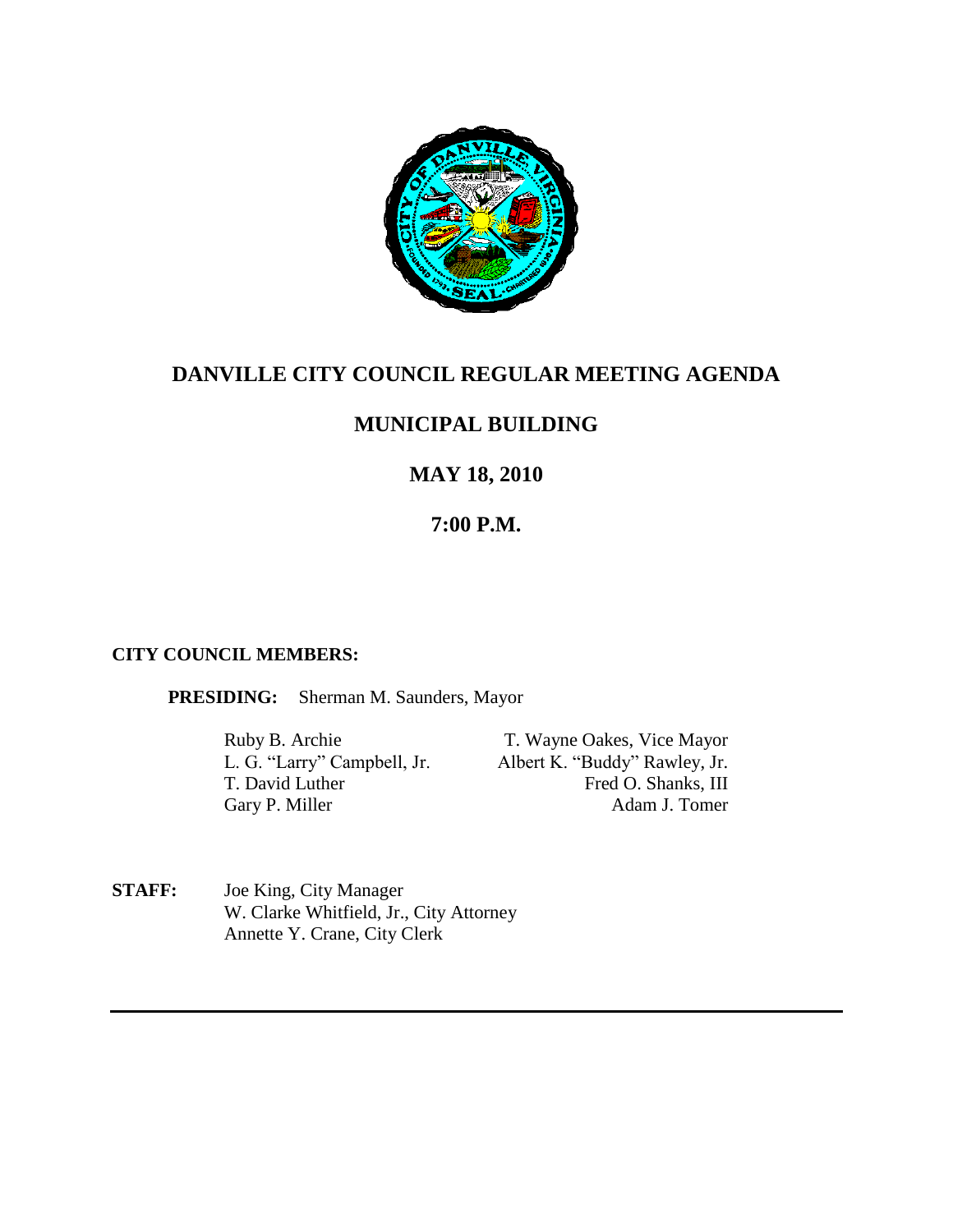## **I. MEETING CALLED TO ORDER**

## **II. ROLL CALL**

**III. INVOCATION** – Council Member Ruby B. Archie

## **IV. PLEDGE OF ALLEGIANCE TO THE FLAG**

### **V. ANNOUNCEMENTS AND SPECIAL RECOGNITION**

- A. Certificate of Appreciation Presented To: Rev. Stephen Cook, President, House of Hope Board of Directors
- B. Presentation of the Liberty Bell Award by Michael Newman and W. Clarke Whitfield, Jr. of the Danville Bar Association

### **VI. COMMUNICATIONS FROM VISITORS**

*Citizens who desire to speak on matters not listed on the Agenda will be heard at this time. Citizens who desire to speak on Agenda Items will be heard when the Agenda Item is considered.*

### **VII. OLD BUSINESS**

- A. Consideration of Approval of Minutes for the Regular Council Meeting held on Thursday, May 6, 2010.
- B. Consideration of the Fiscal Year 2011 Budget for the Danville Public Schools. Council Letter Number 55-10

Resolution Approving the Budget of the School Board of the City of Danville for the Fiscal Year Ending June 30, 2011. **FINAL ADOPTION**